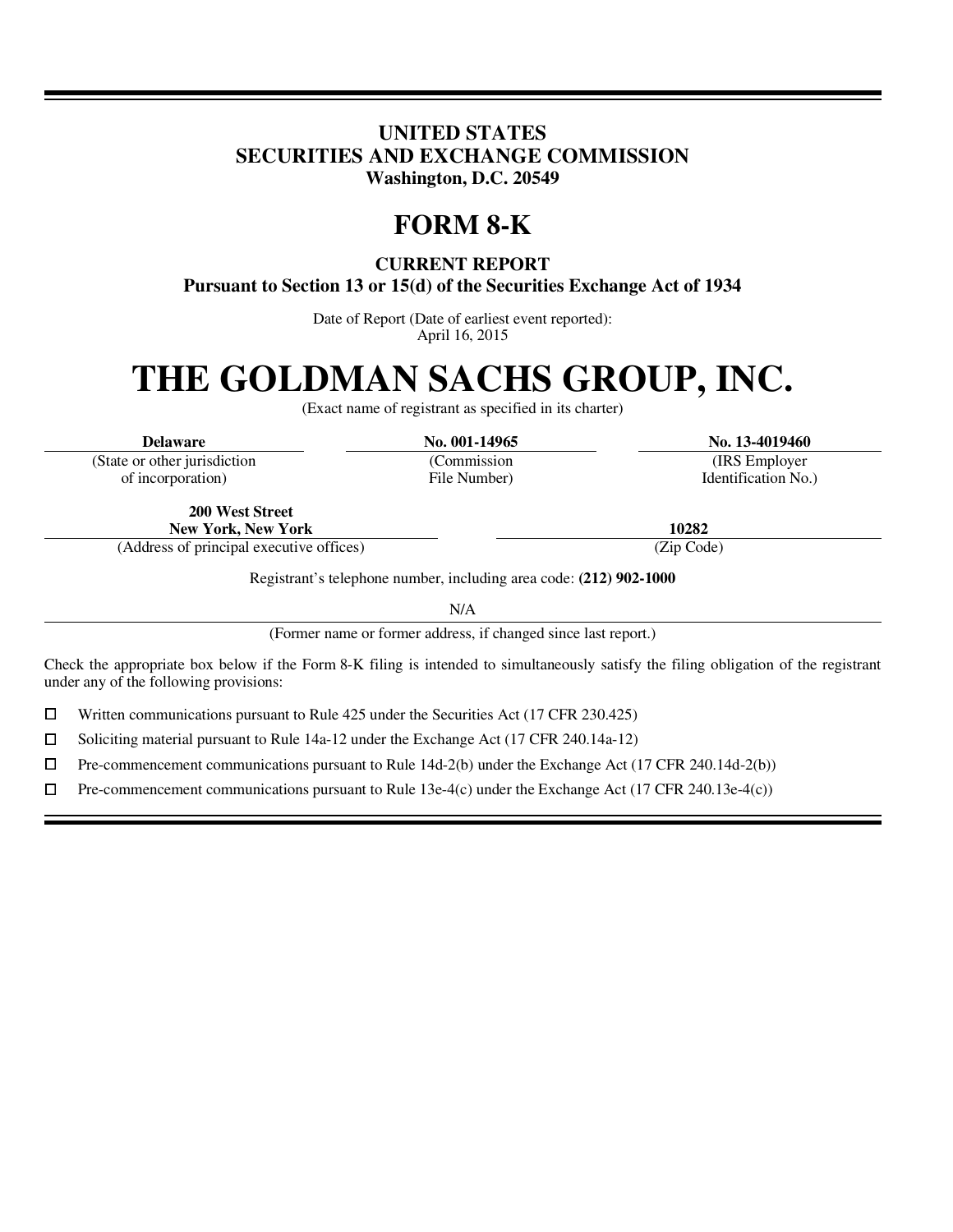# **TABLE OF CONTENTS**

Item 2.02 Results of Operations and Financial Condition Item 9.01 Financial Statements and Exhibits Signature **Signature** and the state of the state of the state of the state of the state of the state of the state of the state of the state of the state of the state of the state of the state of the state of the state of t Exhibit 99.1: PRESS RELEASE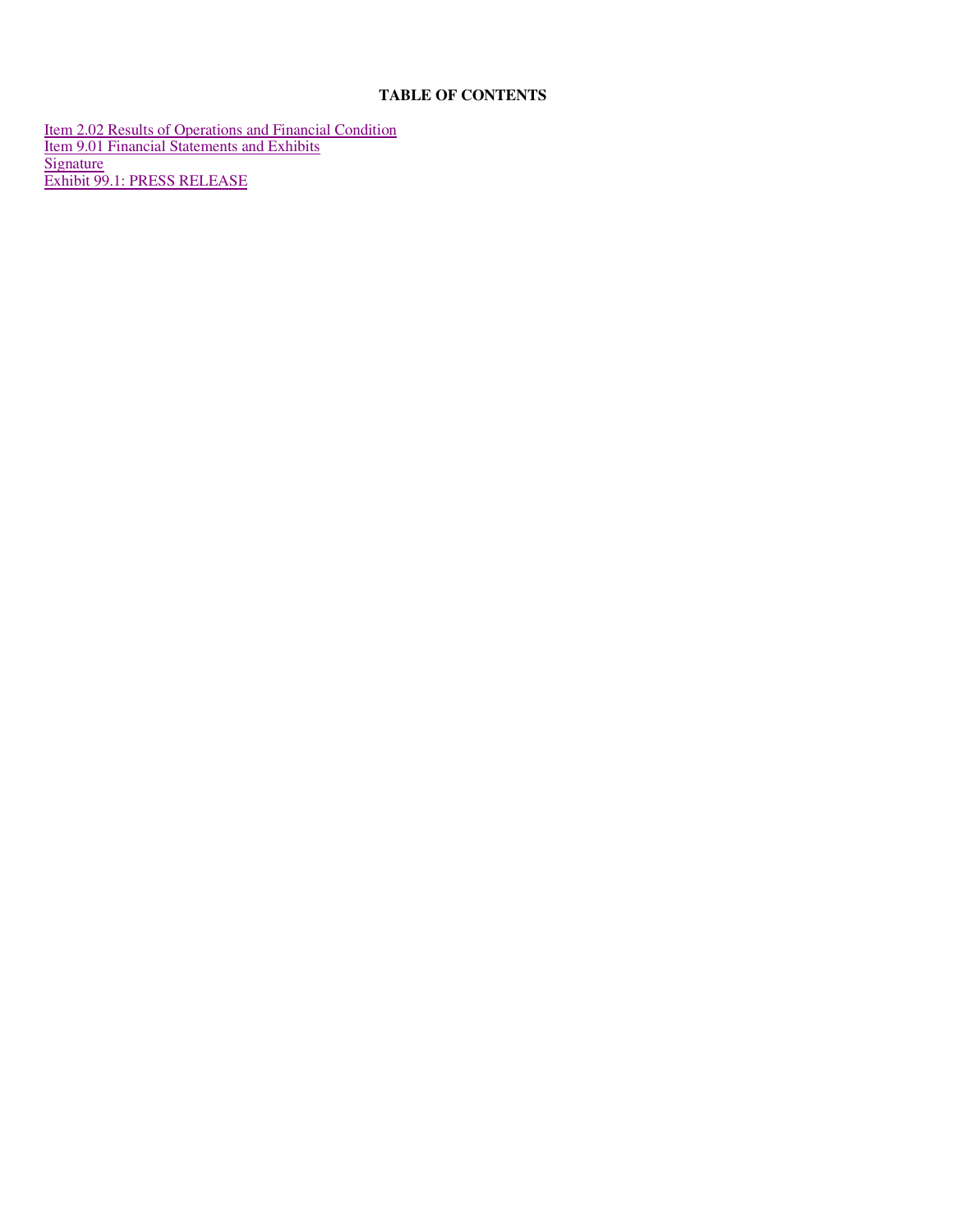#### **Item 2.02 Results of Operations and Financial Condition.**

On April 16, 2015, The Goldman Sachs Group, Inc. (Group Inc. and, together with its consolidated subsidiaries, the firm) reported its earnings for the first quarter ended March 31, 2015. A copy of Group Inc.'s press release containing this information is attached as Exhibit 99.1 to this Report on Form 8-K and is incorporated herein by reference.

#### **Item 9.01 Financial Statements and Exhibits.**

#### **(d) Exhibits.**

99.1 Press release of Group Inc. dated April 16, 2015 containing financial information for its first quarter ended March 31, 2015.

The information included in Exhibit 99.1 under the caption "Highlights" and the quotation that follows (Excluded Sections) shall not be deemed "filed" for purposes of Section 18 of the Securities Exchange Act of 1934 (Exchange Act) or otherwise subject to the liabilities under that Section and shall not be deemed to be incorporated by reference into any filing of Group Inc. under the Securities Act of 1933 or the Exchange Act. The information included in Exhibit 99.1, other than in the Excluded Sections, shall be deemed "filed" for purposes of the Exchange Act.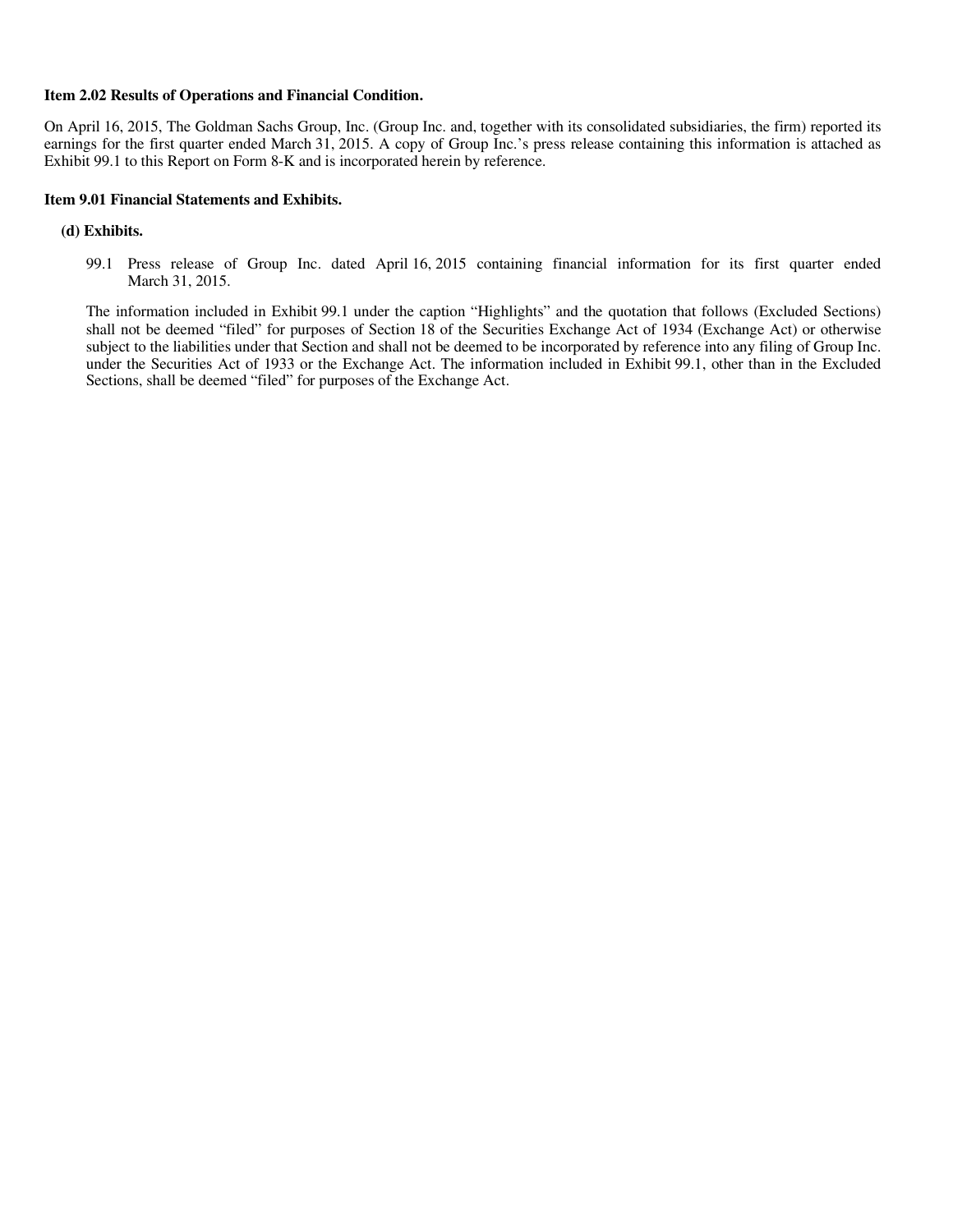# **SIGNATURE**

Pursuant to the requirements of the Securities Exchange Act of 1934, the Registrant has duly caused this report to be signed on its behalf by the undersigned hereunto duly authorized.

> THE GOLDMAN SACHS GROUP, INC. (Registrant)

Date: April 16, 2015 By: /s/ Harvey M. Schwartz

 Name: Harvey M. Schwartz Title: Chief Financial Officer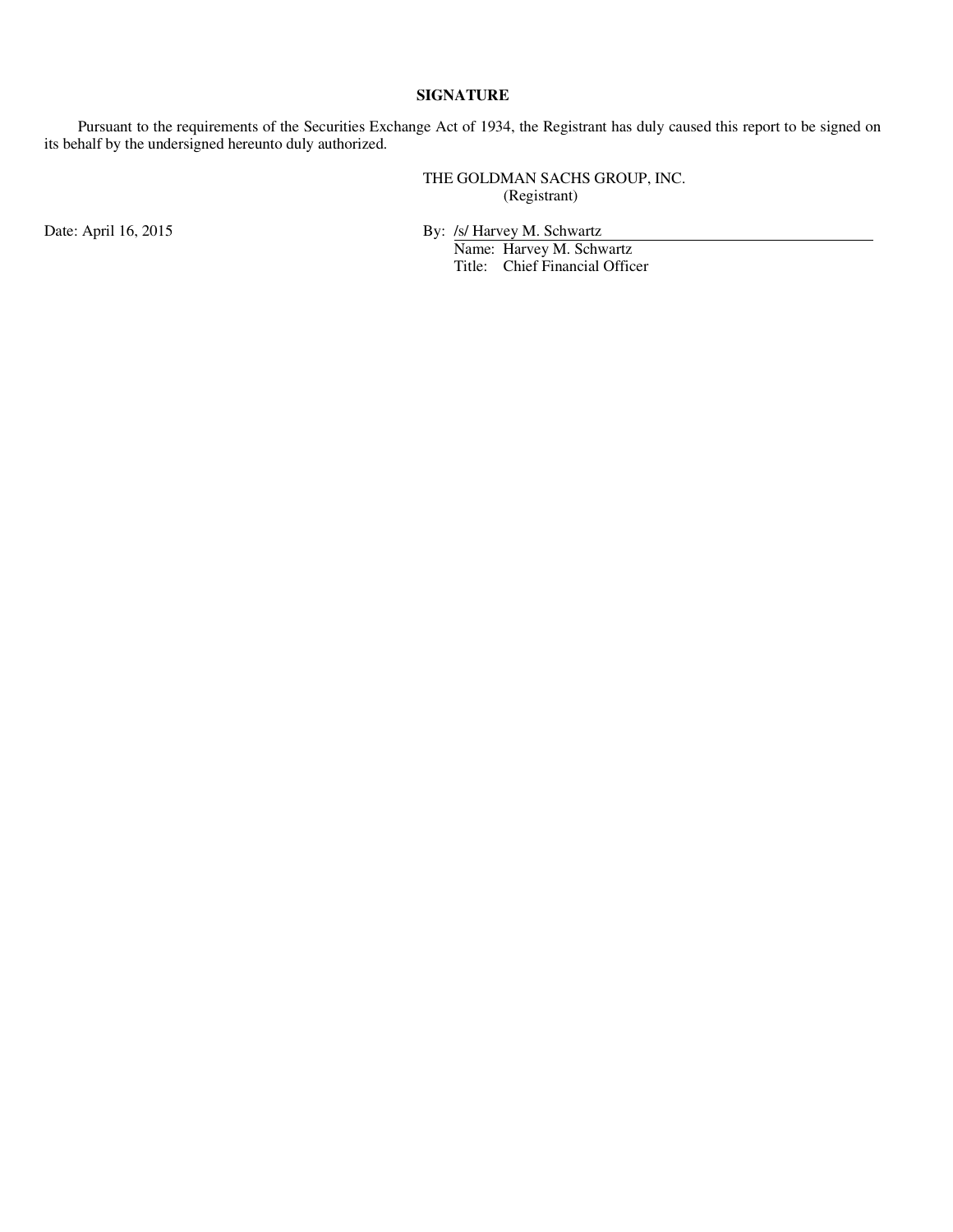The Goldman Sachs Group, Inc. | 200 West Street | New York, New York 10282

### **GOLDMAN SACHS REPORTS FIRST QUARTER EARNINGS PER COMMON SHARE OF \$5.94 AND INCREASES THE QUARTERLY DIVIDEND TO \$0.65 PER COMMON SHARE**

NEW YORK, April 16, 2015 — The Goldman Sachs Group, Inc. (NYSE: GS) today reported net revenues of \$10.62 billion and net earnings of \$2.84 billion for the first quarter ended March 31, 2015. Diluted earnings per common share were \$5.94 compared with \$4.02 for the first quarter of 2014 and \$4.38 for the fourth quarter of 2014. Annualized return on average common shareholders' equity  $(ROE)^{(1)}$  was 14.7% for the first quarter of 2015.

#### **Highlights**

- Goldman Sachs generated net revenues of \$10.62 billion, the highest quarterly result in four years.
- The firm ranked first in worldwide announced and completed mergers and acquisitions for the year-to-date, and also ranked first in worldwide equity and equity-related offerings and common stock offerings for the year-to-date.  $(2)$
- Investment Banking produced net revenues of \$1.91 billion, which is the highest quarterly performance since 2007.
- Institutional Client Services generated net revenues of \$5.46 billion, which included the highest quarterly performance in equities client execution since 2010.
- Book value per common share increased \$5.38 during the quarter to \$168.39, the largest quarterly increase in over five years.
- The firm continues to maintain strong capital ratios and liquidity. As of March 31, 2015, the firm's Common Equity Tier 1 ratio<sup>(3)</sup> as computed in accordance with both the Standardized approach and the Basel III Advanced approach was  $11.4\%$  (4) and  $12.6\%$  (4), respectively. In addition, the firm's global core liquid assets  $(5)$  were \$175 billion  $(4)$  as of March 31, 2015.

"We are pleased with our results this quarter and the fact that all of our major businesses contributed," said Lloyd C. Blankfein, Chairman and Chief Executive Officer. "Given more normalized markets and higher levels of client activity, we remain encouraged about the prospects for continued growth."

Media Relations: Jake Siewert 212-902-5400

Investor Relations: Dane E. Holmes 212-902-0300

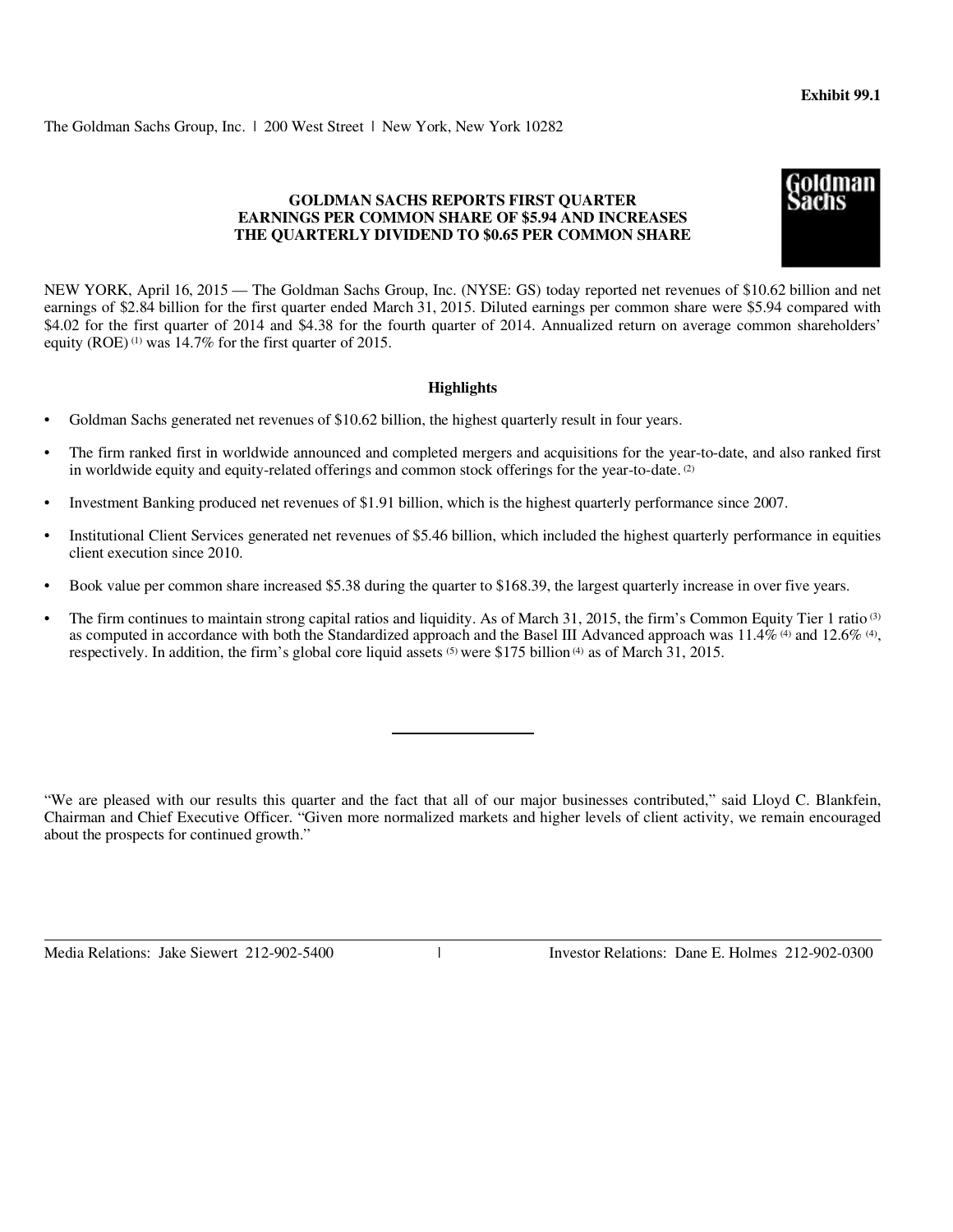#### **Net Revenues**

### **Investment Banking**

Net revenues in Investment Banking were \$1.91 billion for the first quarter of 2015, 7% higher than the first quarter of 2014 and 32% higher than the fourth quarter of 2014. Net revenues in Financial Advisory were \$961 million, 41% higher than the first quarter of 2014, reflecting strong client activity, particularly in the United States. Industry-wide completed mergers and acquisitions increased compared with the same prior year period. Net revenues in Underwriting were \$944 million, 14% lower than a strong first quarter of 2014, reflecting significantly lower net revenues in debt underwriting, principally due to a decline in leveraged finance activity. Net revenues in equity underwriting were higher, reflecting a significant increase in net revenues related to secondary offerings, partially offset by a decrease in net revenues from initial public offerings. The firm's investment banking transaction backlog decreased compared with the end of 2014, but was significantly higher compared with the end of the first quarter of 2014. <sup>(6)</sup>

### **Institutional Client Services**

Net revenues in Institutional Client Services were \$5.46 billion for the first quarter of 2015, 23% higher than the first quarter of 2014 and 73% higher than the fourth quarter of 2014.

Net revenues in Fixed Income, Currency and Commodities Client Execution were \$3.13 billion for the first quarter of 2015, 10% higher than the first quarter of 2014, due to significantly higher net revenues in currencies and interest rate products, partially offset by significantly lower net revenues in credit products, commodities and mortgages. During the quarter, Fixed Income, Currency and Commodities Client Execution operated in an environment generally characterized by higher volatility levels, which contributed to higher client activity levels, particularly in currencies and interest rate products, and improved market-making conditions compared with the fourth quarter of 2014.

Net revenues in Equities were \$2.33 billion for the first quarter of 2015, 46% higher than the first quarter of 2014, due to significantly higher net revenues in equities client execution, reflecting strong results in both derivatives and cash products across all major regions. In addition, securities services net revenues were higher, reflecting the impact of higher average customer balances. Commissions and fees were slightly lower compared with the first quarter of 2014. During the quarter, Equities operated in an environment generally characterized by more favorable market-making conditions, generally higher global equity prices and strong client activity levels.

The fair value net loss attributable to the impact of changes in the firm's credit spreads on borrowings was \$44 million (\$32 million and \$12 million related to Fixed Income, Currency and Commodities Client Execution and equities client execution, respectively) for the first quarter of 2015, compared with a net gain of \$15 million (all related to Fixed Income, Currency and Commodities Client Execution) for the first quarter of 2014.

- 2 -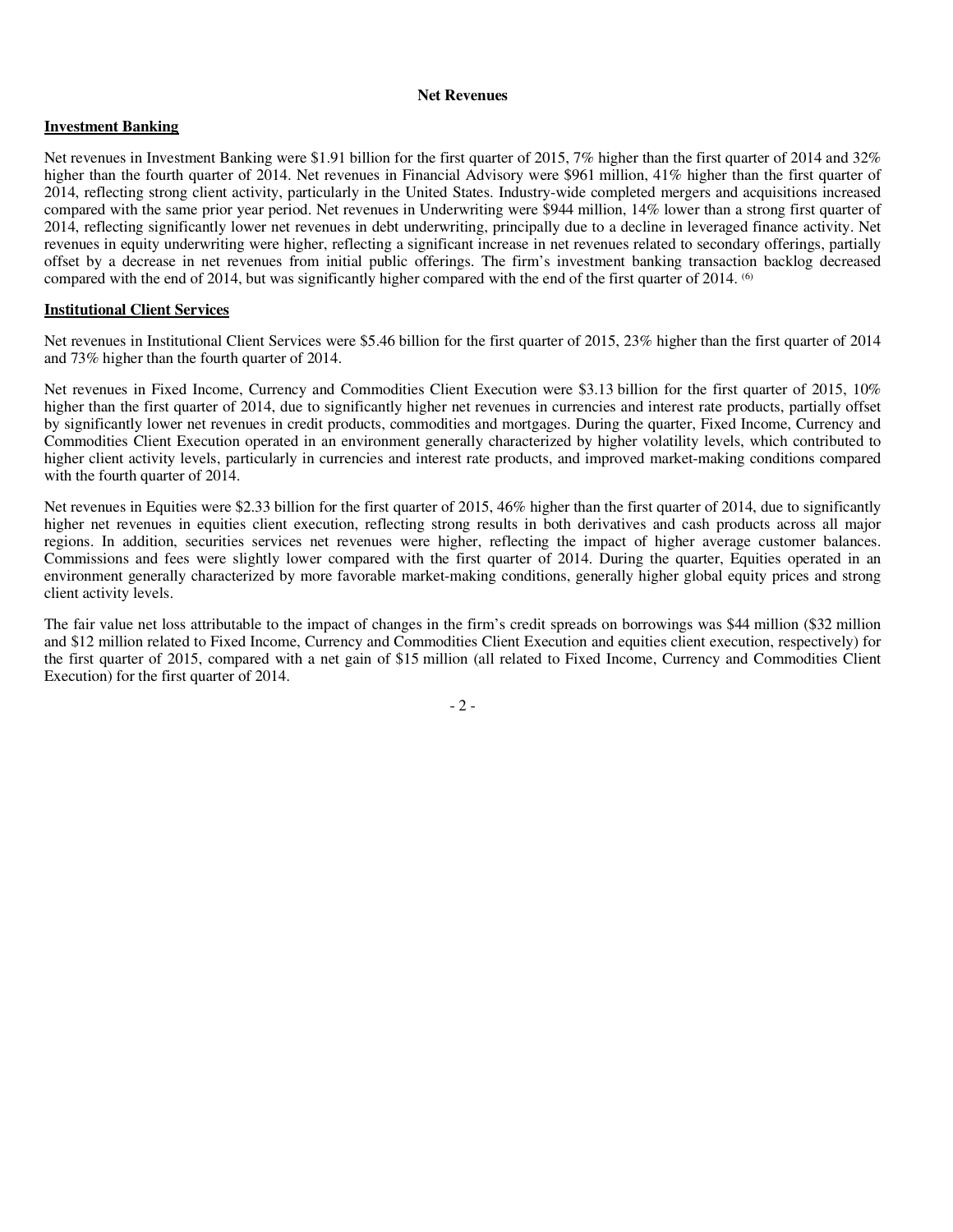# **Investing & Lending**

Net revenues in Investing & Lending<sup>(7)</sup> were \$1.67 billion for the first quarter of 2015, 9% higher than both the first quarter of 2014 and the fourth quarter of 2014. Results for the first quarter of 2015 included net gains of \$1.16 billion from investments in equities, primarily reflecting strong corporate performance and company-specific events in private equities and net gains in public equities. In addition, Investing & Lending net revenues included net gains and net interest income of \$509 million from debt securities and loans.

#### **Investment Management**

Net revenues in Investment Management were \$1.58 billion for the first quarter of 2015, essentially unchanged compared with both the first quarter of 2014 and the fourth quarter of 2014. Net revenues in the first quarter of 2015 included slightly higher management and other fees, due to higher average assets under supervision, and lower incentive fees compared with the first quarter of 2014. Total assets under supervision <sup>(5)</sup> of \$1.18 trillion were essentially unchanged compared with the end of 2014. Long-term assets under supervision increased \$13 billion, including net inflows of \$7 billion, reflecting inflows in equity and fixed income assets, and net market appreciation of \$6 billion, primarily in equity assets. Liquidity products decreased \$14 billion.

#### **Expenses**

Operating expenses were \$6.68 billion, 6% higher than the first quarter of 2014 and 49% higher than the fourth quarter of 2014.

#### **Compensation and Benefits**

The accrual for compensation and benefits expenses (including salaries, estimated year-end discretionary compensation, amortization of equity awards and other items such as benefits) was \$4.46 billion for the first quarter of 2015, 11% higher than the first quarter of 2014. This increase reflected an increase in net revenues, partially offset by a decline in the ratio of compensation and benefits to net revenues from 43.0% for the first quarter of 2014 to 42.0% for the first quarter of 2015. Total staff increased 1% during the first quarter of 2015.

#### **Non-Compensation Expenses**

Non-compensation expenses were \$2.22 billion for the first quarter of 2015, 3% lower than the first quarter of 2014 and 12% lower than the fourth quarter of 2014. Non-compensation expenses for the first quarter of 2015 included significantly lower depreciation and amortization expenses, primarily reflecting lower impairment charges related to consolidated investments, compared with the first quarter of 2014. This decrease was partially offset by higher other expenses, reflecting an increase in net provisions for litigation and regulatory proceedings, and higher brokerage, clearing, exchange and distribution fees, including an increase in fund distribution fees.

Net provisions for litigation and regulatory proceedings for the first quarter of 2015 were \$190 million compared with \$115 million for the first quarter of 2014.

#### **Provision for Taxes**

The effective income tax rate for the first quarter of 2015 was 27.7%, down from the full year tax rate of 31.4% for 2014, primarily due to changes in the earnings mix.

- 3 -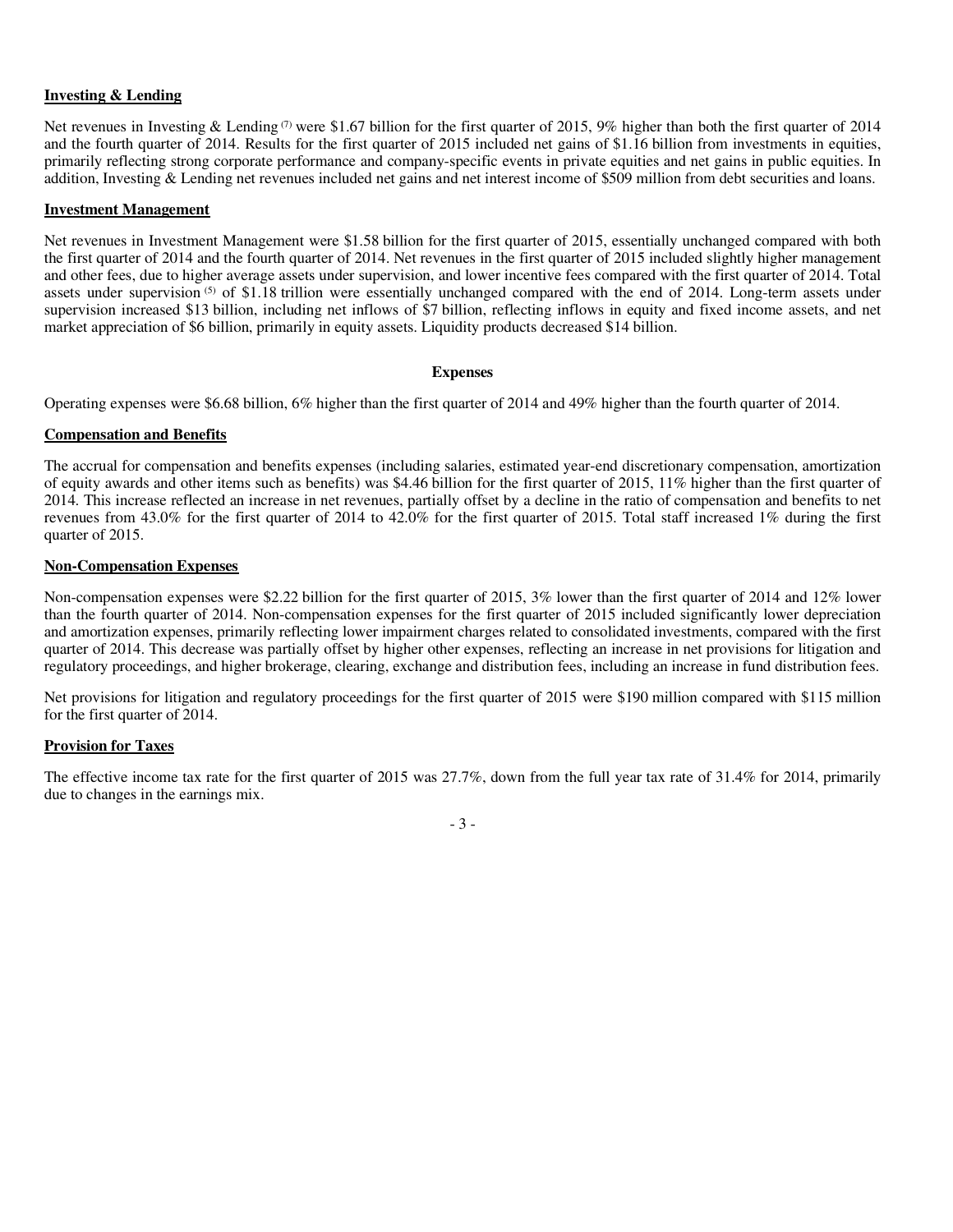#### **Capital**

As of March 31, 2015, total capital was \$248.81 billion, consisting of \$85.13 billion in total shareholders' equity (common shareholders' equity of \$75.93 billion and preferred stock of \$9.20 billion) and \$163.68 billion in unsecured long-term borrowings. Beginning with the first quarter of 2015, the firm's capital ratios are computed in accordance with the Federal Reserve Board's Standardized approach and the Basel III Advanced approach. The lower of these ratios is the binding regulatory capital requirement for the firm. As of March 31, 2015, the firm's Standardized Common Equity Tier 1 ratio <sup>(3)</sup> was  $11.4\%$  <sup>(4)</sup> and the firm's Basel III Advanced Common Equity Tier 1 ratio  $(3)$  was  $12.6\%$   $(4)$ , in each case reflecting the applicable transitional provisions. As of December 31, 2014, these ratios were 11.3% and 12.2%, respectively. The firm's supplementary leverage ratio (5) on a fully phased-in basis was  $5.3\%$  <sup>(4)</sup> as of March 31, 2015.

On April 15, 2015, the Board of Directors of The Goldman Sachs Group, Inc. increased the firm's quarterly dividend to \$0.65 per common share from \$0.60 per common share. The dividend will be paid on June 29, 2015 to common shareholders of record on June 1, 2015.

During the quarter, the firm repurchased 6.8 million shares of its common stock at an average cost per share of \$185.18, for a total cost of \$1.25 billion. The remaining share authorization under the firm's existing repurchase program is 18.6 million shares. <sup>(8)</sup>

Book value per common share was \$168.39 and tangible book value per common share (9) was \$159.11, both 3% higher compared with the end of 2014. Book value per common share and tangible book value per common share are based on common shares outstanding, including restricted stock units granted to employees with no future service requirements, of 450.9 million as of March 31, 2015.

#### **Other Balance Sheet and Liquidity Metrics**

- Total assets were \$865 billion  $(4)$  as of March 31, 2015, compared with \$856 billion as of December 31, 2014.
- The firm's global core liquid assets  $(5)$  were \$175 billion  $(4)$  as of March 31, 2015 and averaged \$175 billion  $(4)$  for the first quarter of 2015, compared with an average of \$181 billion for the fourth quarter of 2014.
- Level 3 assets were \$40 billion<sup>(4)</sup> as of March 31, 2015, compared with \$42 billion as of December 31, 2014, and represented 4.6% of total assets.

- 4 -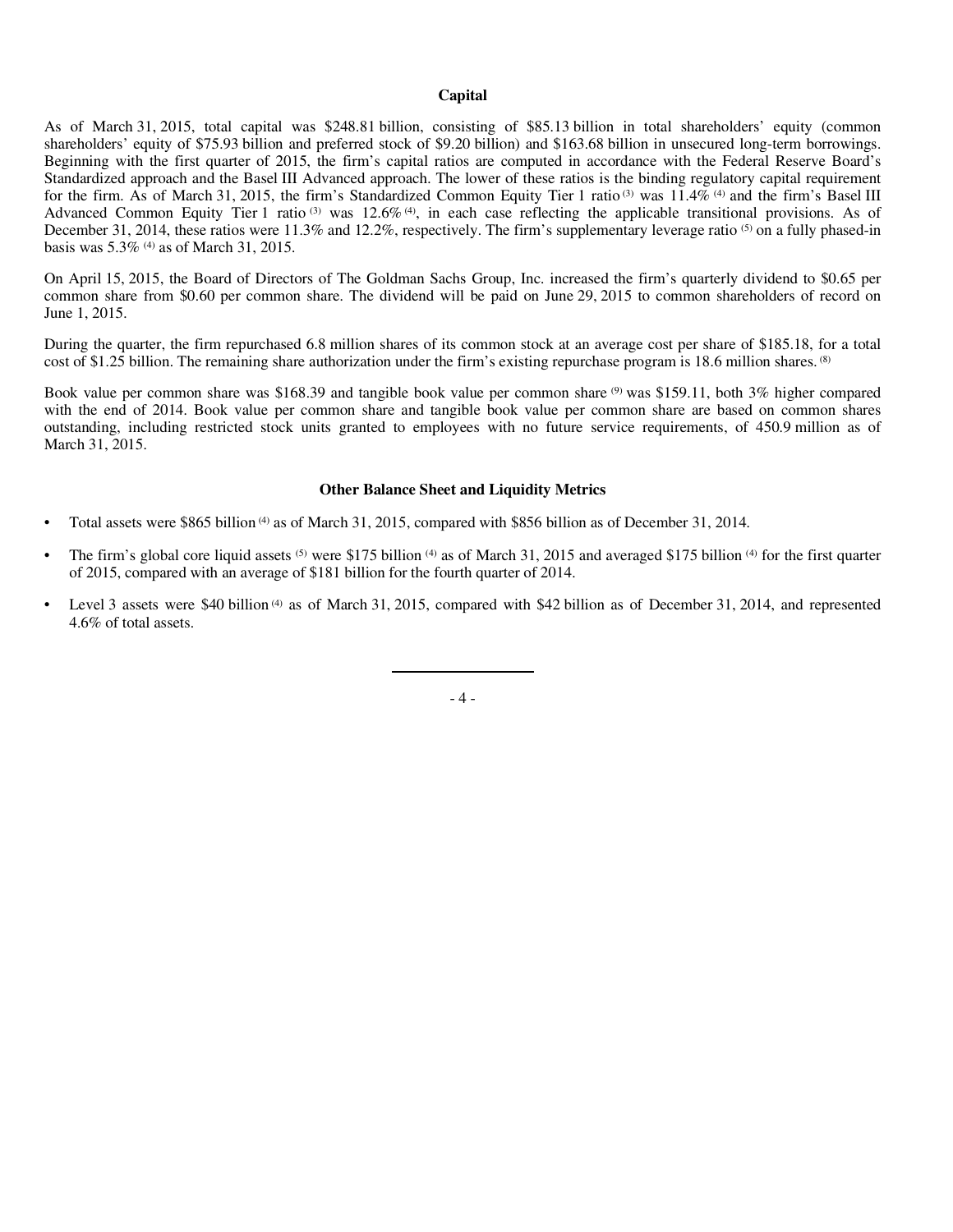The Goldman Sachs Group, Inc. is a leading global investment banking, securities and investment management firm that provides a wide range of financial services to a substantial and diversified client base that includes corporations, financial institutions, governments and high-net-worth individuals. Founded in 1869, the firm is headquartered in New York and maintains offices in all major financial centers around the world.

#### Cautionary Note Regarding Forward-Looking Statements

This press release contains "forward-looking statements" within the meaning of the safe harbor provisions of the U.S. Private Securities Litigation Reform Act of 1995. Forward-looking statements are not historical facts, but instead represent only the firm's beliefs regarding future events, many of which, by their nature, are inherently uncertain and outside of the firm's control. It is possible that the firm's actual results and financial condition may differ, possibly materially, from the anticipated results and financial condition indicated in these forward-looking statements. For a discussion of some of the risks and important factors that could affect the firm's future results and financial condition, see "Risk Factors" in Part I, Item 1A of the firm's Annual Report on Form 10-K for the year ended December 31, 2014.

Certain of the information regarding the firm's capital ratios, risk-weighted assets, supplementary leverage ratio, total assets, level 3 assets and global core liquid assets consist of preliminary estimates. These estimates are forward-looking statements and are subject to change, possibly materially, as the firm completes its financial statements.

Statements about the firm's investment banking transaction backlog also may constitute forward-looking statements. Such statements are subject to the risk that the terms of these transactions may be modified or that they may not be completed at all; therefore, the net revenues, if any, that the firm actually earns from these transactions may differ, possibly materially, from those currently expected. Important factors that could result in a modification of the terms of a transaction or a transaction not being completed include, in the case of underwriting transactions, a decline or continued weakness in general economic conditions, outbreak of hostilities, volatility in the securities markets generally or an adverse development with respect to the issuer of the securities and, in the case of financial advisory transactions, a decline in the securities markets, an inability to obtain adequate financing, an adverse development with respect to a party to the transaction or a failure to obtain a required regulatory approval. For a discussion of other important factors that could adversely affect the firm's investment banking transactions, see "Risk Factors" in Part I, Item 1A of the firm's Annual Report on Form 10-K for the year ended December 31, 2014.

#### Conference Call

A conference call to discuss the firm's results, outlook and related matters will be held at 9:30 am (ET). The call will be open to the public. Members of the public who would like to listen to the conference call should dial 1-888-281-7154 (in the U.S.) or 1-706-679- 5627 (outside the U.S.). The number should be dialed at least 10 minutes prior to the start of the conference call. The conference call will also be accessible as an audio webcast through the Investor Relations section of the firm's web site, *www.goldmansachs.com/investor-relations*. There is no charge to access the call. For those unable to listen to the live broadcast, a replay will be available on the firm's web site or by dialing 1-855-859-2056 (in the U.S.) or 1-404-537-3406 (outside the U.S.) passcode number 36015840 beginning approximately three hours after the event. Please direct any questions regarding obtaining access to the conference call to Goldman Sachs Investor Relations, via e-mail, at gs-investor-relations@gs.com.

- 5 -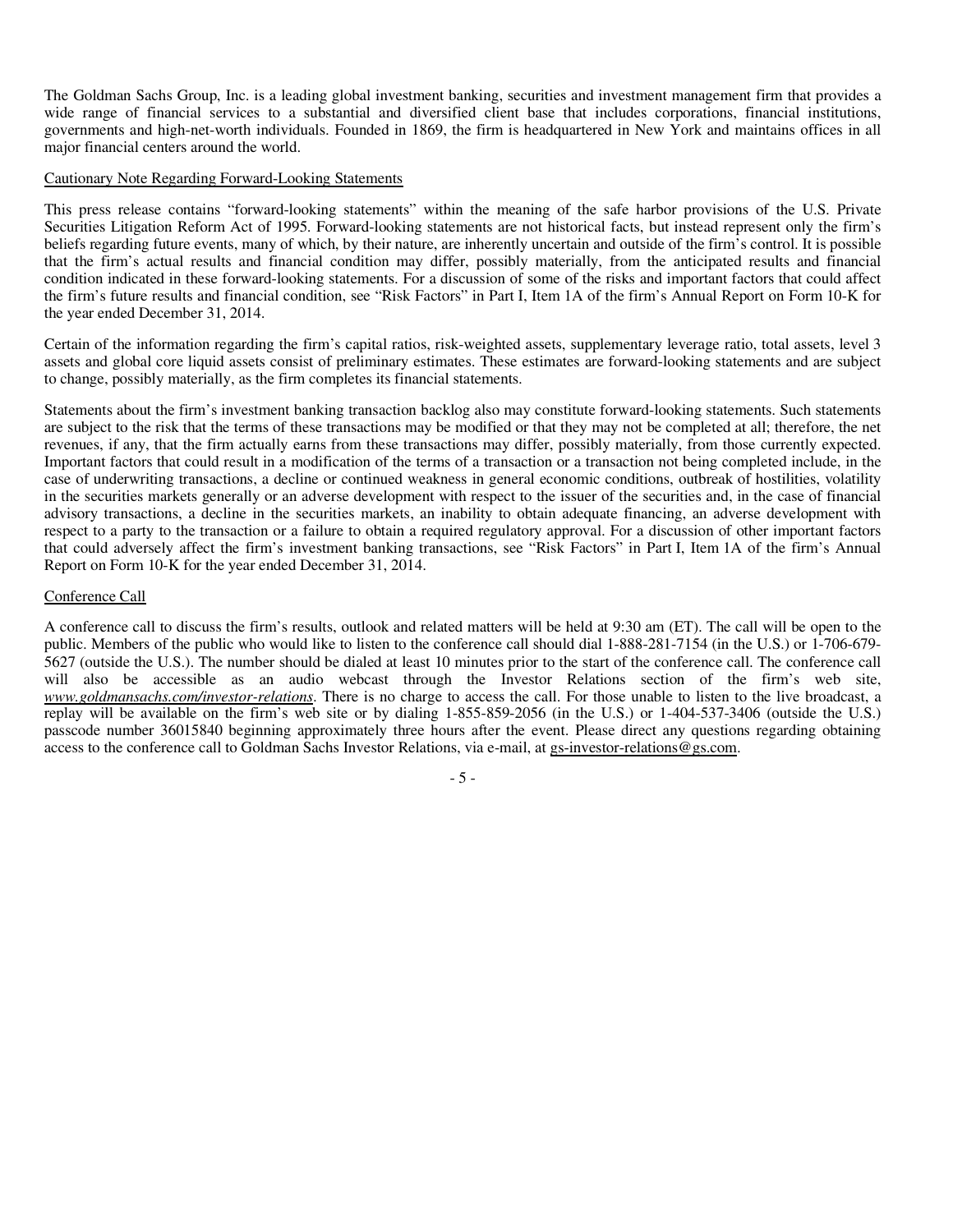#### **THE GOLDMAN SACHS GROUP, INC. AND SUBSIDIARIES SEGMENT NET REVENUES (UNAUDITED)**  *\$ in millions*

|                                                         | <b>Three Months Ended</b> |        |                      | <b>% Change From</b> |                   |       |                      |                   |  |
|---------------------------------------------------------|---------------------------|--------|----------------------|----------------------|-------------------|-------|----------------------|-------------------|--|
|                                                         | March 31,<br>2015         |        | December 31,<br>2014 |                      | March 31,<br>2014 |       | December 31,<br>2014 | March 31,<br>2014 |  |
| <b>Investment Banking</b>                               |                           |        |                      |                      |                   |       |                      |                   |  |
| <b>Financial Advisory</b>                               | \$                        | 961    | $\mathbf{\hat{S}}$   | 692                  | \$                | 682   | 39 %                 | 41 %              |  |
| Equity underwriting                                     |                           | 533    |                      | 342                  |                   | 437   | 56                   | 22                |  |
| Debt underwriting                                       |                           | 411    |                      | 406                  |                   | 660   |                      | (38)              |  |
| <b>Total Underwriting</b>                               |                           | 944    |                      | 748                  |                   | 1,097 | 26                   | (14)              |  |
| <b>Total Investment Banking</b>                         |                           | 1,905  |                      | 1,440                |                   | 1,779 | 32                   | $\tau$            |  |
| <b>Institutional Client Services</b>                    |                           |        |                      |                      |                   |       |                      |                   |  |
| Fixed Income, Currency and Commodities Client Execution |                           | 3,134  |                      | 1,218                |                   | 2,850 | 157                  | 10                |  |
| Equities client execution                               |                           | 1,124  |                      | 751                  |                   | 416   | 50                   | 170               |  |
| Commissions and fees                                    |                           | 808    |                      | 829                  |                   | 828   | (3)                  | (2)               |  |
| Securities services                                     |                           | 393    |                      | 351                  |                   | 352   | 12                   | 12                |  |
| <b>Total Equities</b>                                   |                           | 2,325  |                      | 1,931                |                   | 1,596 | 20                   | 46                |  |
| <b>Total Institutional Client Services</b>              |                           | 5,459  |                      | 3,149                |                   | 4,446 | 73                   | 23                |  |
| <b>Investing &amp; Lending</b>                          |                           |        |                      |                      |                   |       |                      |                   |  |
| <b>Equity securities</b>                                |                           | 1,160  |                      | 1,167                |                   | 907   | (1)                  | 28                |  |
| Debt securities and loans                               |                           | 509    |                      | 365                  |                   | 622   | 39                   | (18)              |  |
| Total Investing $&$ Lending $^{(7)}$                    |                           | 1,669  |                      | 1,532                |                   | 1,529 | 9                    | 9                 |  |
| <b>Investment Management</b>                            |                           |        |                      |                      |                   |       |                      |                   |  |
| Management and other fees                               |                           | 1,194  |                      | 1,231                |                   | 1,152 | (3)                  | $\overline{4}$    |  |
| Incentive fees                                          |                           | 254    |                      | 200                  |                   | 304   | 27                   | (16)              |  |
| <b>Transaction revenues</b>                             |                           | 136    |                      | 136                  |                   | 118   |                      | 15                |  |
| <b>Total Investment Management</b>                      |                           | 1,584  |                      | 1,567                |                   | 1,574 | $\mathbf{1}$         |                   |  |
| Total net revenues                                      | \$                        | 10,617 | \$                   | 7,688                | \$                | 9,328 | 38                   | 14                |  |

- 6 -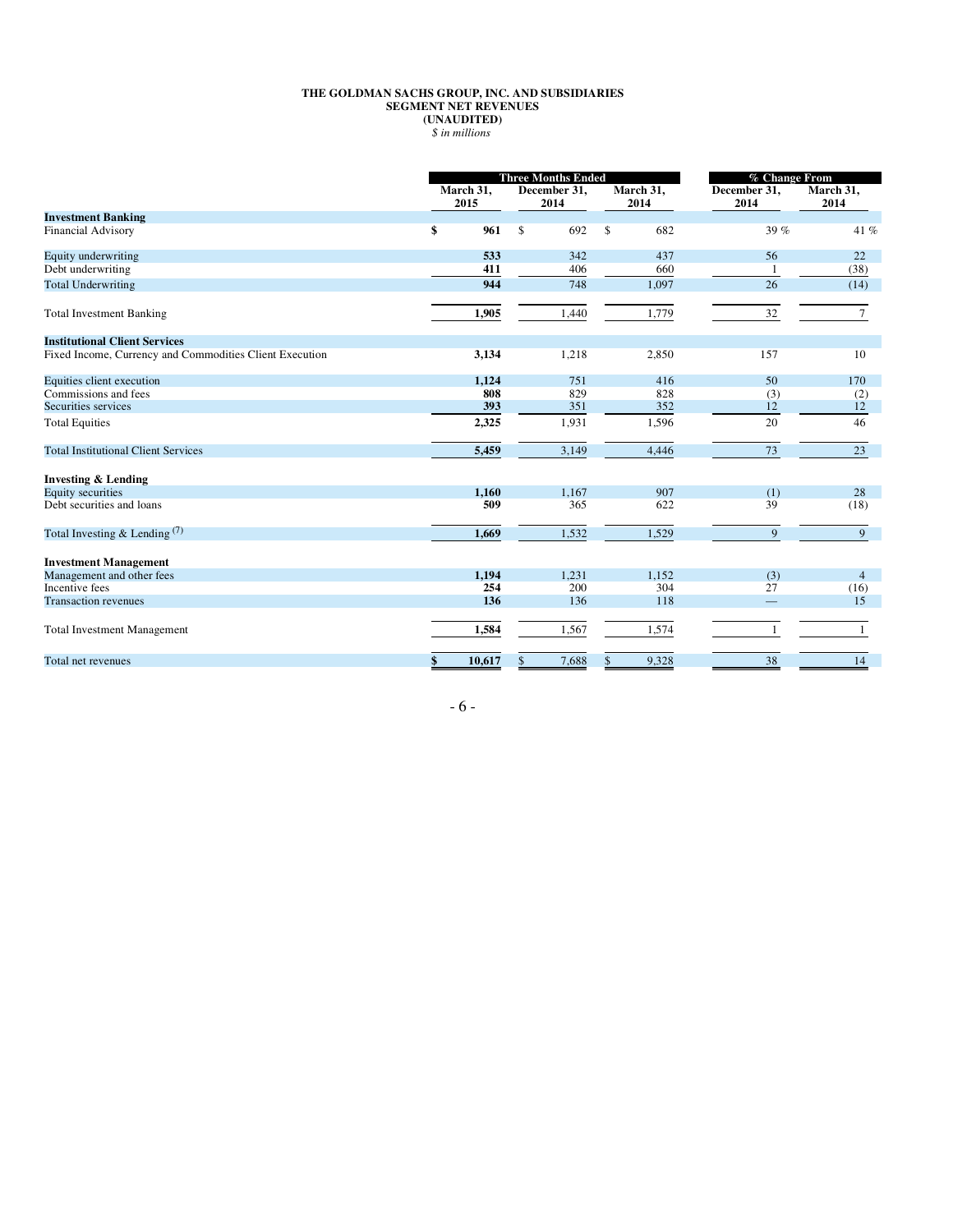#### **THE GOLDMAN SACHS GROUP, INC. AND SUBSIDIARIES CONSOLIDATED STATEMENTS OF EARNINGS (UNAUDITED)**

*In millions, except per share amounts and total staff* 

|                                                          | <b>Three Months Ended</b> |                      |        | % Change From     |        |                      |                          |  |
|----------------------------------------------------------|---------------------------|----------------------|--------|-------------------|--------|----------------------|--------------------------|--|
|                                                          | March 31,<br>2015         | December 31,<br>2014 |        | March 31,<br>2014 |        | December 31,<br>2014 | March 31,<br>2014        |  |
| <b>Revenues</b>                                          |                           |                      |        |                   |        |                      |                          |  |
| Investment banking                                       | \$<br>1.905               | \$                   | 1.440  | \$                | 1.779  | 32%                  | 7%                       |  |
| Investment management                                    | 1,503                     |                      | 1,486  |                   | 1,498  | $\mathbf{1}$         | $\overline{\phantom{0}}$ |  |
| Commissions and fees                                     | 853                       |                      | 875    |                   | 872    | (3)                  | (2)                      |  |
| Market making                                            | 3,925                     |                      | 1,454  |                   | 2,639  | 170                  | 49                       |  |
| Other principal transactions                             | 1,572                     |                      | 1,472  |                   | 1,503  | $\tau$               | 5                        |  |
| Total non-interest revenues                              | 9.758                     |                      | 6,727  |                   | 8,291  | 45                   | 18                       |  |
| Interest income                                          | 2.035                     |                      | 2.134  |                   | 2.594  | (5)                  | (22)                     |  |
| Interest expense                                         | 1,176                     |                      | 1,173  |                   | 1,557  |                      | (24)                     |  |
| Net interest income                                      | 859                       |                      | 961    |                   | 1,037  | (11)                 | (17)                     |  |
| Net revenues, including net interest income              | 10,617                    |                      | 7,688  |                   | 9,328  | 38                   | 14                       |  |
|                                                          |                           |                      |        |                   |        |                      |                          |  |
| <b>Operating expenses</b>                                |                           |                      |        |                   |        |                      |                          |  |
| Compensation and benefits                                | 4.459                     |                      | 1,955  |                   | 4,011  | 128                  | 11                       |  |
| Brokerage, clearing, exchange and distribution fees      | 638                       |                      | 669    |                   | 595    | (5)                  | 7                        |  |
| Market development                                       | 139                       |                      | 141    |                   | 138    | (1)                  | $\mathbf{1}$             |  |
| Communications and technology                            | 198                       |                      | 203    |                   | 200    | (2)                  | (1)                      |  |
| Depreciation and amortization                            | 219                       |                      | 352    |                   | 390    | (38)                 | (44)                     |  |
| Occupancy                                                | 204                       |                      | 200    |                   | 210    | $\overline{c}$       | (3)                      |  |
| Professional fees                                        | 211                       |                      | 246    |                   | 212    | (14)                 | -                        |  |
| Other expenses                                           | 615                       |                      | 712    |                   | 551    | (14)                 | 12                       |  |
| Total non-compensation expenses                          | 2,224                     |                      | 2,523  |                   | 2,296  | (12)                 | (3)                      |  |
| Total operating expenses                                 | 6,683                     |                      | 4,478  |                   | 6,307  | 49                   | 6                        |  |
|                                                          |                           |                      |        |                   |        |                      |                          |  |
| Pre-tax earnings                                         | 3,934                     |                      | 3,210  |                   | 3,021  | 23                   | 30                       |  |
| Provision for taxes                                      | 1,090                     |                      | 1,044  |                   | 988    | $\overline{4}$       | 10                       |  |
| Net earnings                                             | 2,844                     |                      | 2,166  |                   | 2,033  | 31                   | 40                       |  |
| Preferred stock dividends                                | 96                        |                      | 134    |                   | 84     | (28)                 | 14                       |  |
| Net earnings applicable to common shareholders           | \$<br>2,748               | $\mathbb{S}$         | 2,032  | \$                | 1,949  | 35                   | 41                       |  |
| Earnings per common share                                |                           |                      |        |                   |        |                      |                          |  |
| Basic $(10)$                                             | \$<br>6.05                | \$                   | 4.50   | \$                | 4.15   | 34 %                 | 46 %                     |  |
| Diluted                                                  | 5.94                      |                      | 4.38   |                   | 4.02   | 36                   | 48                       |  |
| <b>Average common shares outstanding</b>                 |                           |                      |        |                   |        |                      |                          |  |
| <b>Basic</b>                                             | 453.3                     |                      | 450.4  |                   | 468.6  | -1                   | (3)                      |  |
| Diluted                                                  | 462.9                     |                      | 463.4  |                   | 484.6  |                      | (4)                      |  |
| Selected data at period-end                              |                           |                      |        |                   |        |                      |                          |  |
| Total staff (employees, consultants and temporary staff) | 34.400                    |                      | 34,000 |                   | 32,600 |                      | 6                        |  |
|                                                          |                           |                      |        |                   |        |                      |                          |  |

- 7 -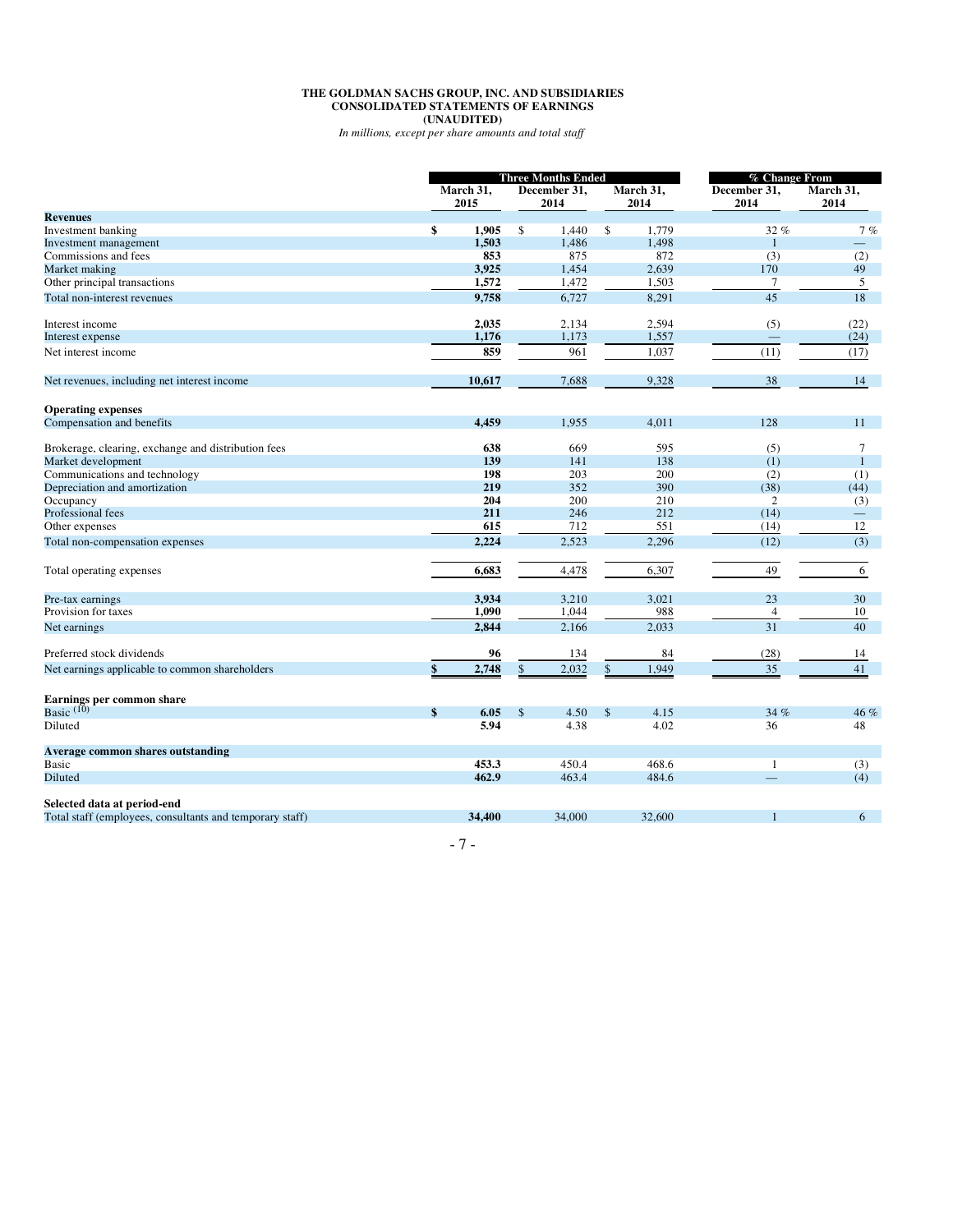#### **THE GOLDMAN SACHS GROUP, INC. AND SUBSIDIARIES SELECTED FINANCIAL DATA (UNAUDITED)**

#### **Average Daily VaR**  *\$ in millions* **(5)**

| March 31, |                      |      |                   |     |      |
|-----------|----------------------|------|-------------------|-----|------|
|           | December 31,<br>2014 |      | March 31,<br>2014 |     |      |
|           |                      |      |                   |     |      |
|           | 53                   | S.   | 41                | \$. | 59   |
|           | 24                   |      | 22                |     | 32   |
|           | 30                   |      | 24                |     | 18   |
|           | 28                   |      | 22                |     | 21   |
|           | (54)                 |      | (46)              |     | (48) |
|           | 81                   |      | 63                |     | 82   |
|           |                      | 2015 |                   |     |      |

#### **Assets Under Supervision**  *\$ in billions* **(5)**

|                                | As of             |               |                      |    |                   | % Change From        |                   |  |  |
|--------------------------------|-------------------|---------------|----------------------|----|-------------------|----------------------|-------------------|--|--|
|                                | March 31,<br>2015 |               | December 31,<br>2014 |    | March 31,<br>2014 | December 31,<br>2014 | March 31,<br>2014 |  |  |
| Assets under management        | 1,029             |               | 1,027                |    | 956               | $-\%$                | 8%                |  |  |
| Other client assets            | 148               |               | 151                  |    | 127               | (2)                  |                   |  |  |
| Assets under supervision (AUS) | 1,177             |               | 1,178                |    | 1,083             |                      |                   |  |  |
| <b>Asset Class</b>             |                   |               |                      |    |                   |                      |                   |  |  |
| Alternative investments        | \$<br>142         | <sup>\$</sup> | 143                  | \$ | 145               | $(1)\%$              | $(2)\%$           |  |  |
| Equity                         | 247               |               | 236                  |    | 219               |                      | 13                |  |  |
| Fixed income                   | 519               |               | 516                  |    | 486               |                      |                   |  |  |
| Long-term AUS                  | 908               |               | 895                  |    | 850               |                      |                   |  |  |
| Liquidity products             | 269               |               | 283                  |    | 233               | (5)                  | 15                |  |  |
| <b>Total AUS</b>               | 1,177             |               | 1,178                |    | 1,083             |                      | 9                 |  |  |

|                                          | March 31,<br>2015 |       |    | <b>Three Months Ended</b><br>December 31,<br>2014 |    | March 31,<br>2014 |
|------------------------------------------|-------------------|-------|----|---------------------------------------------------|----|-------------------|
| Balance, beginning of period             | \$                | 1,178 | \$ | 1,150                                             | \$ | 1,042             |
| Net inflows / (outflows)                 |                   |       |    |                                                   |    |                   |
| Alternative investments                  |                   | (2)   |    | (1)                                               |    | 2                 |
| Equity                                   |                   |       |    |                                                   |    |                   |
| Fixed income                             |                   | 4     |    |                                                   |    | 31                |
| Long-term AUS net inflows / (outflows)   |                   | 7     |    |                                                   |    | 40(11)            |
| Liquidity products                       |                   | (14)  |    | 28                                                |    | (13)              |
| Total AUS net inflows / (outflows)       |                   | (7)   |    | 28                                                |    | 27                |
| Net market appreciation / (depreciation) |                   | 6     |    |                                                   |    | 14                |
| Balance, end of period                   |                   | 1,177 |    | 1,178                                             |    | 1,083             |

- 8 -